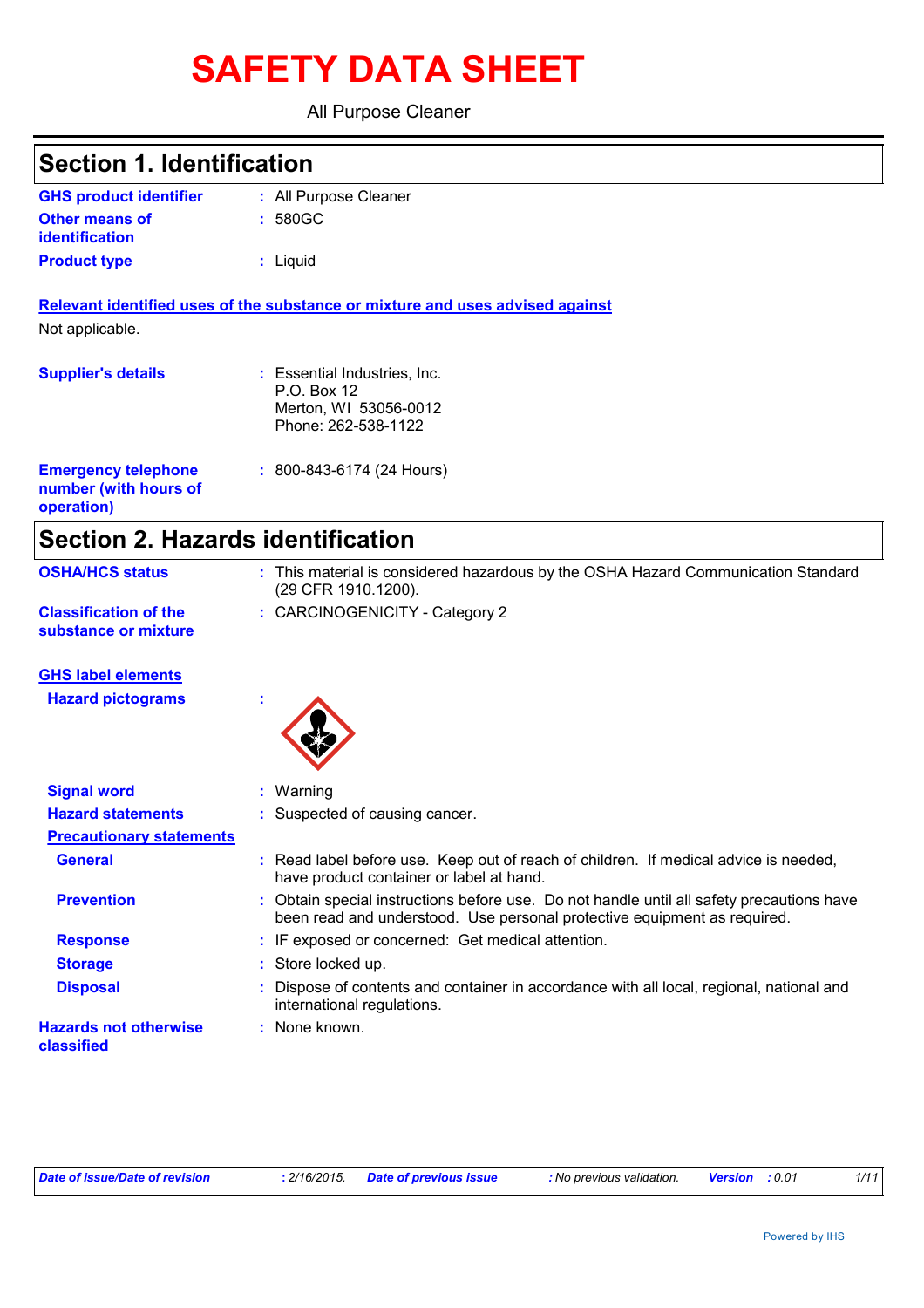# **Section 3. Composition/information on ingredients**

#### **Other means of identification Substance/mixture**

**:** Mixture

**:** Not available

#### **CAS number/other identifiers**

| <b>CAS</b> number   | : Not applicable |
|---------------------|------------------|
| <b>Product code</b> | $: 580$ GC       |

| <b>Ingredient name</b>     | $\frac{9}{6}$                 | <b>CAS number</b> |
|----------------------------|-------------------------------|-------------------|
| Coconut oil diethanolamide | и<br>$\overline{\phantom{0}}$ | 68603-42-9        |
| Diethanolamine             | - 5<br>$\overline{A}$         | 111-42-2          |

Any concentration shown as a range is to protect confidentiality or is due to batch variation.

**There are no additional ingredients present which, within the current knowledge of the supplier and in the concentrations applicable, are classified as hazardous to health or the environment and hence require reporting in this section.**

**Occupational exposure limits, if available, are listed in Section 8.**

### **Section 4. First aid measures**

| <b>Description of necessary first aid measures</b> |                                                                                                                                                                                                                                                                                                                                                                                                                                                                                                                                                                                                                                                                                                                                                                           |
|----------------------------------------------------|---------------------------------------------------------------------------------------------------------------------------------------------------------------------------------------------------------------------------------------------------------------------------------------------------------------------------------------------------------------------------------------------------------------------------------------------------------------------------------------------------------------------------------------------------------------------------------------------------------------------------------------------------------------------------------------------------------------------------------------------------------------------------|
| <b>Eye contact</b>                                 | : Immediately flush eyes with plenty of water, occasionally lifting the upper and lower<br>eyelids. Check for and remove any contact lenses. Continue to rinse for at least 10<br>minutes. Get medical attention.                                                                                                                                                                                                                                                                                                                                                                                                                                                                                                                                                         |
| <b>Inhalation</b>                                  | : Remove victim to fresh air and keep at rest in a position comfortable for breathing. If<br>not breathing, if breathing is irregular or if respiratory arrest occurs, provide artificial<br>respiration or oxygen by trained personnel. It may be dangerous to the person providing<br>aid to give mouth-to-mouth resuscitation. Get medical attention. If unconscious, place<br>in recovery position and get medical attention immediately. Maintain an open airway.<br>Loosen tight clothing such as a collar, tie, belt or waistband. In case of inhalation of<br>decomposition products in a fire, symptoms may be delayed. The exposed person may<br>need to be kept under medical surveillance for 48 hours.                                                       |
| <b>Skin contact</b>                                | : Flush contaminated skin with plenty of water. Remove contaminated clothing and<br>shoes. Continue to rinse for at least 10 minutes. Get medical attention. Wash clothing<br>before reuse. Clean shoes thoroughly before reuse.                                                                                                                                                                                                                                                                                                                                                                                                                                                                                                                                          |
| <b>Ingestion</b>                                   | : Wash out mouth with water. Remove dentures if any. Remove victim to fresh air and<br>keep at rest in a position comfortable for breathing. If material has been swallowed and<br>the exposed person is conscious, give small quantities of water to drink. Stop if the<br>exposed person feels sick as vomiting may be dangerous. Do not induce vomiting<br>unless directed to do so by medical personnel. If vomiting occurs, the head should be<br>kept low so that vomit does not enter the lungs. Get medical attention. Never give<br>anything by mouth to an unconscious person. If unconscious, place in recovery position<br>and get medical attention immediately. Maintain an open airway. Loosen tight clothing<br>such as a collar, tie, belt or waistband. |
|                                                    | Most important symptoms/effects, acute and delayed                                                                                                                                                                                                                                                                                                                                                                                                                                                                                                                                                                                                                                                                                                                        |
| <b>Potential acute health effects</b>              |                                                                                                                                                                                                                                                                                                                                                                                                                                                                                                                                                                                                                                                                                                                                                                           |
| <b>Eye contact</b>                                 | : No known significant effects or critical hazards.                                                                                                                                                                                                                                                                                                                                                                                                                                                                                                                                                                                                                                                                                                                       |
| <b>Inhalation</b>                                  | : Exposure to decomposition products may cause a health hazard. Serious effects may<br>be delayed following exposure.                                                                                                                                                                                                                                                                                                                                                                                                                                                                                                                                                                                                                                                     |
| <b>Skin contact</b>                                | : No known significant effects or critical hazards.                                                                                                                                                                                                                                                                                                                                                                                                                                                                                                                                                                                                                                                                                                                       |
| <b>Ingestion</b>                                   | : No known significant effects or critical hazards.                                                                                                                                                                                                                                                                                                                                                                                                                                                                                                                                                                                                                                                                                                                       |
| <b>Over-exposure signs/symptoms</b>                |                                                                                                                                                                                                                                                                                                                                                                                                                                                                                                                                                                                                                                                                                                                                                                           |
|                                                    |                                                                                                                                                                                                                                                                                                                                                                                                                                                                                                                                                                                                                                                                                                                                                                           |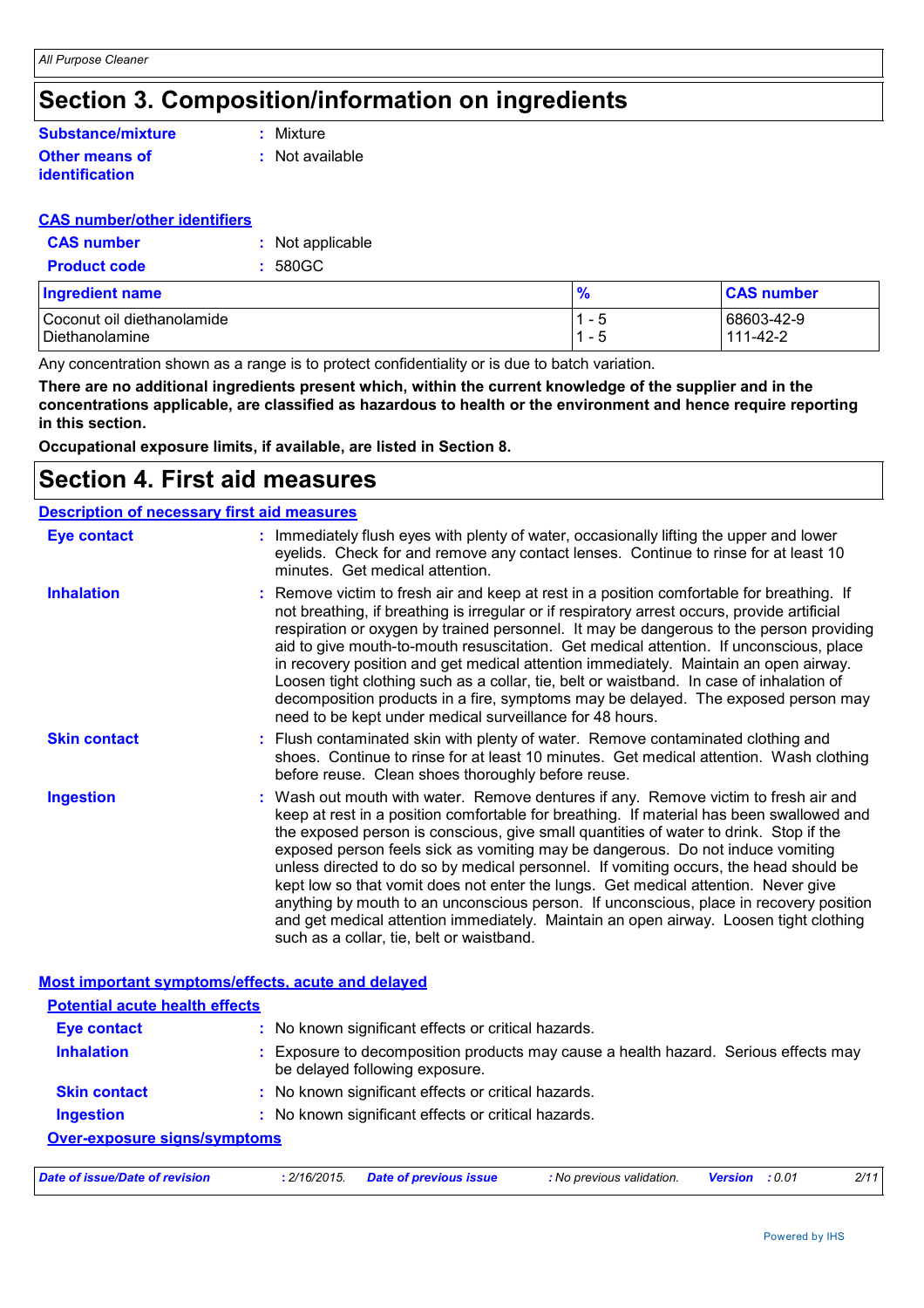# **Section 4. First aid measures**

| Eye contact         | : No specific data. |
|---------------------|---------------------|
| <b>Inhalation</b>   | : No specific data. |
| <b>Skin contact</b> | : No specific data. |
| <b>Ingestion</b>    | : No specific data. |
|                     |                     |

| Indication of immediate medical attention and special treatment needed, if necessary |  |                                                                                                                                                                               |  |
|--------------------------------------------------------------------------------------|--|-------------------------------------------------------------------------------------------------------------------------------------------------------------------------------|--|
| <b>Notes to physician</b>                                                            |  | : In case of inhalation of decomposition products in a fire, symptoms may be delayed.<br>The exposed person may need to be kept under medical surveillance for 48 hours.      |  |
| <b>Specific treatments</b>                                                           |  | : No specific treatment.                                                                                                                                                      |  |
| <b>Protection of first-aiders</b>                                                    |  | : No action shall be taken involving any personal risk or without suitable training. It may<br>be dangerous to the person providing aid to give mouth-to-mouth resuscitation. |  |

#### **See toxicological information (Section 11)**

| <b>Section 5. Fire-fighting measures</b>                 |                                                                                                                                                                                                     |  |  |  |
|----------------------------------------------------------|-----------------------------------------------------------------------------------------------------------------------------------------------------------------------------------------------------|--|--|--|
| <b>Extinguishing media</b>                               |                                                                                                                                                                                                     |  |  |  |
| <b>Suitable extinguishing</b><br>media                   | : Use an extinguishing agent suitable for the surrounding fire.                                                                                                                                     |  |  |  |
| Unsuitable extinguishing<br>media                        | : None known.                                                                                                                                                                                       |  |  |  |
| <b>Specific hazards arising</b><br>from the chemical     | : In a fire or if heated, a pressure increase will occur and the container may burst.                                                                                                               |  |  |  |
| <b>Hazardous thermal</b><br>decomposition products       | Decomposition products may include the following materials:<br>carbon dioxide<br>carbon monoxide<br>nitrogen oxides                                                                                 |  |  |  |
| <b>Special protective actions</b><br>for fire-fighters   | : Promptly isolate the scene by removing all persons from the vicinity of the incident if<br>there is a fire. No action shall be taken involving any personal risk or without suitable<br>training. |  |  |  |
| <b>Special protective</b><br>equipment for fire-fighters | Fire-fighters should wear appropriate protective equipment and self-contained breathing<br>apparatus (SCBA) with a full face-piece operated in positive pressure mode.                              |  |  |  |

# **Section 6. Accidental release measures**

#### **Personal precautions, protective equipment and emergency procedures**

| For non-emergency<br>personnel   | : No action shall be taken involving any personal risk or without suitable training.<br>Evacuate surrounding areas. Keep unnecessary and unprotected personnel from<br>entering. Do not touch or walk through spilled material. Avoid breathing vapor or mist.<br>Provide adequate ventilation. Wear appropriate respirator when ventilation is<br>inadequate. Put on appropriate personal protective equipment. |
|----------------------------------|------------------------------------------------------------------------------------------------------------------------------------------------------------------------------------------------------------------------------------------------------------------------------------------------------------------------------------------------------------------------------------------------------------------|
| For emergency responders :       | If specialised clothing is required to deal with the spillage, take note of any information<br>in Section 8 on suitable and unsuitable materials. See also the information in "For non-<br>emergency personnel".                                                                                                                                                                                                 |
| <b>Environmental precautions</b> | : Avoid dispersal of spilled material and runoff and contact with soil, waterways, drains<br>and sewers. Inform the relevant authorities if the product has caused environmental<br>pollution (sewers, waterways, soil or air).                                                                                                                                                                                  |

#### **Methods and materials for containment and cleaning up**

| Date of issue/Date of revision | : 2/16/2015 Date of previous issue | : No previous validation. | Version | : 0.01 | 3/11 |
|--------------------------------|------------------------------------|---------------------------|---------|--------|------|
|                                |                                    |                           |         |        |      |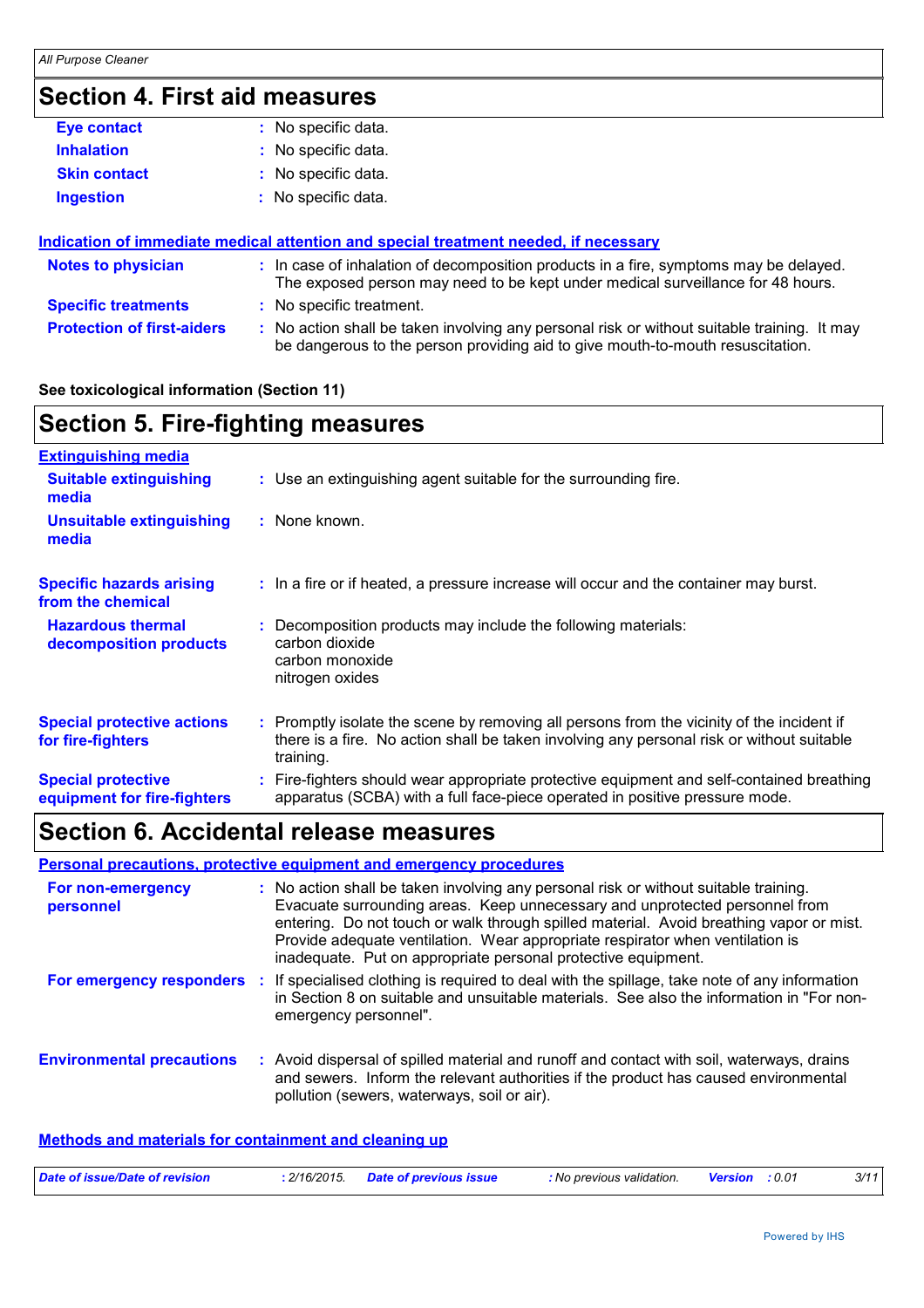# **Section 6. Accidental release measures**

| <b>Small spill</b> | : Stop leak if without risk. Move containers from spill area. Dilute with water and mop up<br>if water-soluble. Alternatively, or if water-insoluble, absorb with an inert dry material and<br>place in an appropriate waste disposal container. Dispose of via a licensed waste<br>disposal contractor.                                                                                                                                                                                                                                                                                                                                                                                                     |
|--------------------|--------------------------------------------------------------------------------------------------------------------------------------------------------------------------------------------------------------------------------------------------------------------------------------------------------------------------------------------------------------------------------------------------------------------------------------------------------------------------------------------------------------------------------------------------------------------------------------------------------------------------------------------------------------------------------------------------------------|
| <b>Large spill</b> | : Stop leak if without risk. Move containers from spill area. Approach release from<br>upwind. Prevent entry into sewers, water courses, basements or confined areas. Wash<br>spillages into an effluent treatment plant or proceed as follows. Contain and collect<br>spillage with non-combustible, absorbent material e.g. sand, earth, vermiculite or<br>diatomaceous earth and place in container for disposal according to local regulations<br>(see Section 13). Dispose of via a licensed waste disposal contractor. Contaminated<br>absorbent material may pose the same hazard as the spilled product. Note: see<br>Section 1 for emergency contact information and Section 13 for waste disposal. |

# **Section 7. Handling and storage**

#### **Precautions for safe handling**

| <b>Protective measures</b>                                                       | : Put on appropriate personal protective equipment (see Section 8). Avoid exposure -<br>obtain special instructions before use. Do not handle until all safety precautions have<br>been read and understood. Do not get in eyes or on skin or clothing. Do not ingest.<br>Avoid breathing vapor or mist. If during normal use the material presents a respiratory<br>hazard, use only with adequate ventilation or wear appropriate respirator. Keep in the<br>original container or an approved alternative made from a compatible material, kept<br>tightly closed when not in use. Empty containers retain product residue and can be<br>hazardous. Do not reuse container. |
|----------------------------------------------------------------------------------|--------------------------------------------------------------------------------------------------------------------------------------------------------------------------------------------------------------------------------------------------------------------------------------------------------------------------------------------------------------------------------------------------------------------------------------------------------------------------------------------------------------------------------------------------------------------------------------------------------------------------------------------------------------------------------|
| <b>Advice on general</b><br>occupational hygiene                                 | Eating, drinking and smoking should be prohibited in areas where this material is<br>handled, stored and processed. Workers should wash hands and face before eating,<br>drinking and smoking. Remove contaminated clothing and protective equipment before<br>entering eating areas. See also Section 8 for additional information on hygiene<br>measures.                                                                                                                                                                                                                                                                                                                    |
| <b>Conditions for safe storage,</b><br>including any<br><i>incompatibilities</i> | : Store in accordance with local regulations. Store in original container protected from<br>direct sunlight in a dry, cool and well-ventilated area, away from incompatible materials<br>and food and drink. Store locked up. Keep container tightly closed and sealed until<br>ready for use. Containers that have been opened must be carefully resealed and kept<br>upright to prevent leakage. Do not store in unlabeled containers. Use appropriate<br>containment to avoid environmental contamination.                                                                                                                                                                  |

# **Section 8. Exposure controls/personal protection**

#### **Control parameters**

#### **Occupational exposure limits**

| <b>Ingredient name</b> | <b>Exposure limits</b>                                                                                                                                                                                                                                                                                                                                    |
|------------------------|-----------------------------------------------------------------------------------------------------------------------------------------------------------------------------------------------------------------------------------------------------------------------------------------------------------------------------------------------------------|
| Diethanolamine         | OSHA PEL 1989 (United States, 3/1989).<br>TWA: 3 ppm 8 hours.<br>TWA: $15 \text{ mg/m}^3$ 8 hours.<br>NIOSH REL (United States, 10/2013).<br>TWA: 3 ppm 10 hours.<br>TWA: $15 \text{ mg/m}^3$ 10 hours.<br><b>ACGIH TLV (United States, 6/2013).</b><br>Absorbed through skin.<br>TWA: 1 mg/m <sup>3</sup> 8 hours. Form: Inhalable<br>fraction and vapor |

| Date of issue/Date of revision | 2/16/2015. | <b>Date of previous issue</b> | : No previous validation. | : 0.01<br>Version | 4/11 |
|--------------------------------|------------|-------------------------------|---------------------------|-------------------|------|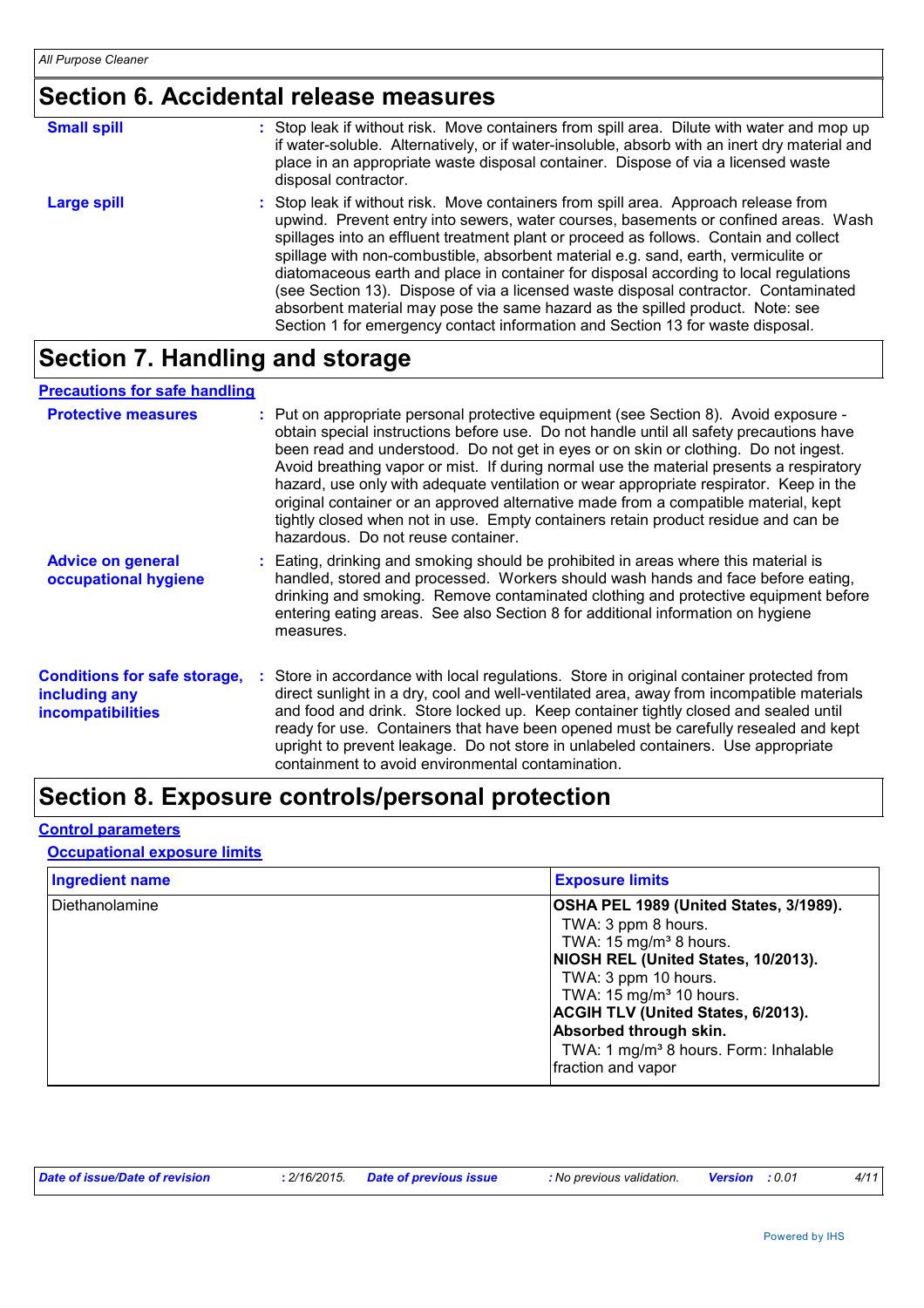# **Section 8. Exposure controls/personal protection**

| <b>Appropriate engineering</b><br><b>controls</b>                                                                                                                                                                                                                                                                                                                                                                          | If user operations generate dust, fumes, gas, vapor or mist, use process enclosures,<br>local exhaust ventilation or other engineering controls to keep worker exposure to<br>airborne contaminants below any recommended or statutory limits.                                                                                                                                                                                                                                                                                                                                                                       |  |  |  |
|----------------------------------------------------------------------------------------------------------------------------------------------------------------------------------------------------------------------------------------------------------------------------------------------------------------------------------------------------------------------------------------------------------------------------|----------------------------------------------------------------------------------------------------------------------------------------------------------------------------------------------------------------------------------------------------------------------------------------------------------------------------------------------------------------------------------------------------------------------------------------------------------------------------------------------------------------------------------------------------------------------------------------------------------------------|--|--|--|
| <b>Environmental exposure</b><br><b>controls</b>                                                                                                                                                                                                                                                                                                                                                                           | Emissions from ventilation or work process equipment should be checked to ensure<br>they comply with the requirements of environmental protection legislation. In some<br>cases, fume scrubbers, filters or engineering modifications to the process equipment<br>will be necessary to reduce emissions to acceptable levels.                                                                                                                                                                                                                                                                                        |  |  |  |
| <b>Individual protection measures</b>                                                                                                                                                                                                                                                                                                                                                                                      |                                                                                                                                                                                                                                                                                                                                                                                                                                                                                                                                                                                                                      |  |  |  |
| Wash hands, forearms and face thoroughly after handling chemical products, before<br><b>Hygiene measures</b><br>eating, smoking and using the lavatory and at the end of the working period.<br>Appropriate techniques should be used to remove potentially contaminated clothing.<br>Wash contaminated clothing before reusing. Ensure that eyewash stations and safety<br>showers are close to the workstation location. |                                                                                                                                                                                                                                                                                                                                                                                                                                                                                                                                                                                                                      |  |  |  |
| <b>Eye/face protection</b>                                                                                                                                                                                                                                                                                                                                                                                                 | Safety eyewear complying with an approved standard should be used when a risk<br>assessment indicates this is necessary to avoid exposure to liquid splashes, mists,<br>gases or dusts. If contact is possible, the following protection should be worn, unless<br>the assessment indicates a higher degree of protection: safety glasses with side-<br>shields.                                                                                                                                                                                                                                                     |  |  |  |
| <b>Skin protection</b>                                                                                                                                                                                                                                                                                                                                                                                                     |                                                                                                                                                                                                                                                                                                                                                                                                                                                                                                                                                                                                                      |  |  |  |
| <b>Hand protection</b>                                                                                                                                                                                                                                                                                                                                                                                                     | Chemical-resistant, impervious gloves complying with an approved standard should be<br>worn at all times when handling chemical products if a risk assessment indicates this is<br>necessary. Considering the parameters specified by the glove manufacturer, check<br>during use that the gloves are still retaining their protective properties. It should be<br>noted that the time to breakthrough for any glove material may be different for different<br>glove manufacturers. In the case of mixtures, consisting of several substances, the<br>protection time of the gloves cannot be accurately estimated. |  |  |  |
| <b>Body protection</b>                                                                                                                                                                                                                                                                                                                                                                                                     | Personal protective equipment for the body should be selected based on the task being<br>performed and the risks involved and should be approved by a specialist before<br>handling this product.                                                                                                                                                                                                                                                                                                                                                                                                                    |  |  |  |
| <b>Other skin protection</b>                                                                                                                                                                                                                                                                                                                                                                                               | Appropriate footwear and any additional skin protection measures should be selected<br>based on the task being performed and the risks involved and should be approved by a<br>specialist before handling this product.                                                                                                                                                                                                                                                                                                                                                                                              |  |  |  |
| <b>Respiratory protection</b>                                                                                                                                                                                                                                                                                                                                                                                              | : Use a properly fitted, air-purifying or air-fed respirator complying with an approved<br>standard if a risk assessment indicates this is necessary. Respirator selection must be<br>based on known or anticipated exposure levels, the hazards of the product and the safe<br>working limits of the selected respirator.                                                                                                                                                                                                                                                                                           |  |  |  |

# **Section 9. Physical and chemical properties**

| <b>Appearance</b>                               |                                                       |                           |                          |      |  |  |
|-------------------------------------------------|-------------------------------------------------------|---------------------------|--------------------------|------|--|--|
| <b>Physical state</b>                           | : Liquid                                              |                           |                          |      |  |  |
| <b>Color</b>                                    | $:$ Pink                                              |                           |                          |      |  |  |
| <b>Odor</b>                                     | $:$ Bland                                             |                           |                          |      |  |  |
| <b>Odor threshold</b>                           | $:$ Not available                                     |                           |                          |      |  |  |
| рH                                              | $: 8.7 \text{ to } 10.7$                              |                           |                          |      |  |  |
| <b>Melting point</b>                            | : $0^{\circ}$ C (32 $^{\circ}$ F)                     |                           |                          |      |  |  |
| <b>Boiling point</b>                            | : $100^{\circ}$ C (212 $^{\circ}$ F)                  |                           |                          |      |  |  |
| <b>Flash point</b>                              | : Closed cup: $>93.334^{\circ}$ C ( $>200^{\circ}$ F) |                           |                          |      |  |  |
| <b>Evaporation rate</b>                         | : Not available                                       |                           |                          |      |  |  |
| <b>Flammability (solid, gas)</b>                | $:$ Not available                                     |                           |                          |      |  |  |
| Lower and upper explosive<br>(flammable) limits | : Not available                                       |                           |                          |      |  |  |
| Date of issue/Date of revision                  | : 2/16/2015.<br><b>Date of previous issue</b>         | : No previous validation. | : 0.01<br><b>Version</b> | 5/11 |  |  |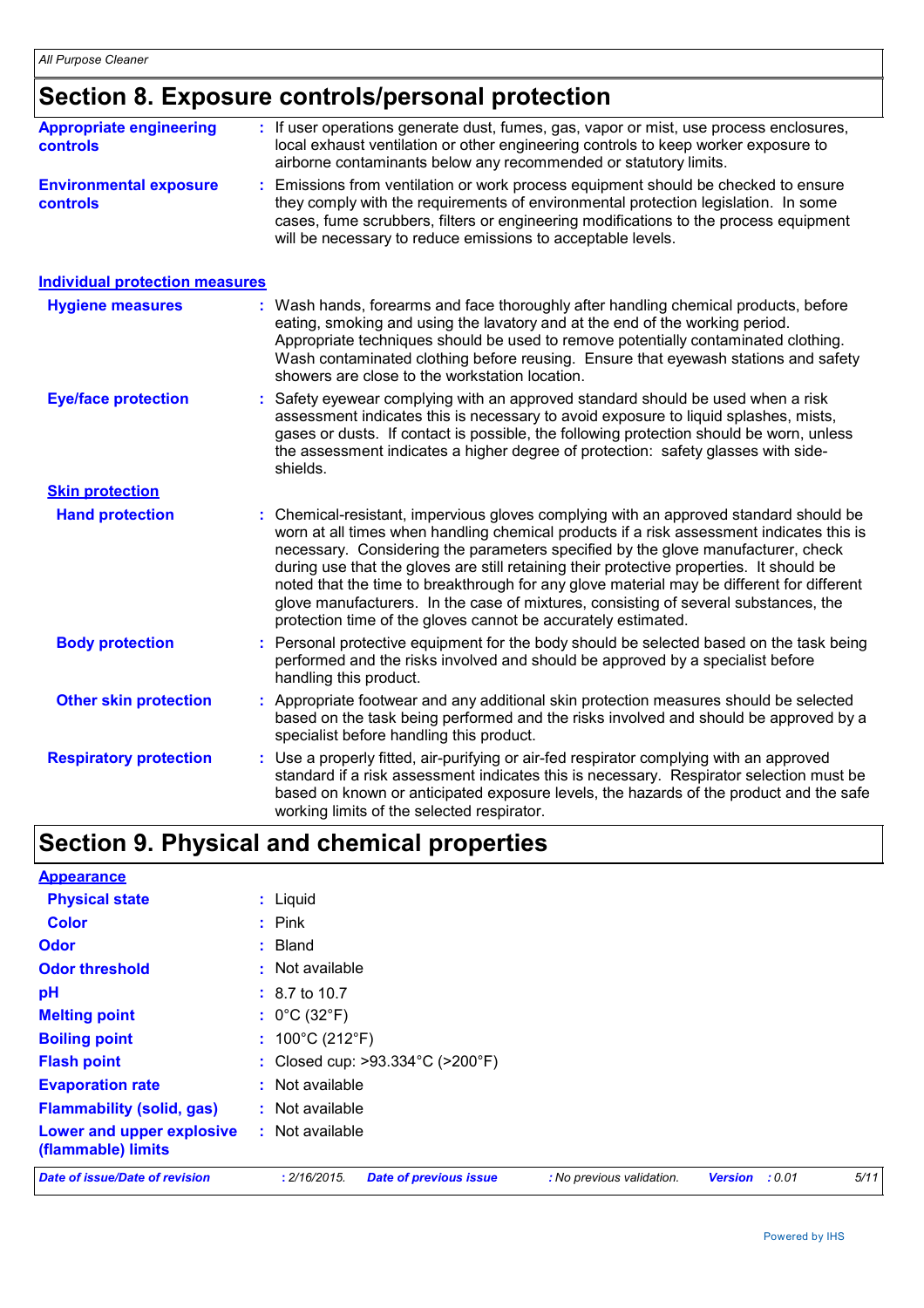# **Section 9. Physical and chemical properties**

| <b>Vapor pressure</b>                             | $:$ <4 kPa (<30 mm Hg) [room temperature]                                                                                                       |
|---------------------------------------------------|-------------------------------------------------------------------------------------------------------------------------------------------------|
| <b>Vapor density</b>                              | : $<$ 1 [Air = 1]                                                                                                                               |
| <b>Specific gravity</b>                           | : $1.02$ g/cm <sup>3</sup>                                                                                                                      |
| <b>Solubility</b>                                 | $:$ Not available                                                                                                                               |
| <b>Partition coefficient: n-</b><br>octanol/water | : Not available                                                                                                                                 |
| <b>Auto-ignition temperature</b>                  | $:$ Not available                                                                                                                               |
| <b>Viscosity</b>                                  | : Not available                                                                                                                                 |
| <b>VOC content</b>                                | $: 1.5\%$                                                                                                                                       |
|                                                   | VOCs are calculated following the requirements under 40 CFR, Part 59, Subpart C for Consumer Products and Subpart D for Architectural Coatings. |

### **Section 10. Stability and reactivity**

| <b>Reactivity</b>                                   | : No specific test data related to reactivity available for this product or its ingredients.              |
|-----------------------------------------------------|-----------------------------------------------------------------------------------------------------------|
| <b>Chemical stability</b>                           | : The product is stable.                                                                                  |
| <b>Possibility of hazardous</b><br><b>reactions</b> | : Under normal conditions of storage and use, hazardous reactions will not occur.                         |
| <b>Conditions to avoid</b>                          | : No specific data.                                                                                       |
| <b>Incompatible materials</b>                       | : No specific data.                                                                                       |
| <b>Hazardous decomposition</b><br>products          | : Under normal conditions of storage and use, hazardous decomposition products should<br>not be produced. |

# **Section 11. Toxicological information**

#### **Information on toxicological effects**

| <b>Acute toxicity</b> |  |
|-----------------------|--|
|-----------------------|--|

| <b>Product/ingredient name</b> | <b>Result</b>                    | <b>Species</b> | <b>Dose</b>                          | <b>Exposure</b> |
|--------------------------------|----------------------------------|----------------|--------------------------------------|-----------------|
| Coconut oil diethanolamide     | <b>LD50 Dermal</b><br>ILD50 Oral | Rabbit<br>Rat  | 12200 mg/kg<br>1600 mg/kg            | -               |
| l Diethanolamine               | <b>LD50 Dermal</b><br>LD50 Oral  | Rabbit<br>Rat  | 12200 mg/kg<br>$ 710 \text{ mg/kg} $ |                 |

**Irritation/Corrosion**

| <b>Product/ingredient name</b> | <b>Result</b>            | <b>Species</b> | <b>Score</b> | <b>Exposure</b>            | <b>Observation</b> |
|--------------------------------|--------------------------|----------------|--------------|----------------------------|--------------------|
| Coconut oil diethanolamide     | Eyes - Severe irritant   | Rabbit         |              | 100<br>microliters         |                    |
|                                | Skin - Moderate irritant | Rabbit         |              | 300<br>microliters         |                    |
| Diethanolamine                 | Eyes - Severe irritant   | Rabbit         |              | 24 hours 750<br>Micrograms |                    |
|                                | Eyes - Severe irritant   | Rabbit         |              | 5500<br>milligrams         |                    |
|                                | lSkin - Mild irritant    | Rabbit         |              | 24 hours 500<br>milligrams |                    |
|                                | Skin - Mild irritant     | Rabbit         |              | 50 milligrams              |                    |

*Date of issue/Date of revision* **:** *2/16/2015. Date of previous issue : No previous validation. Version : 0.01 6/11*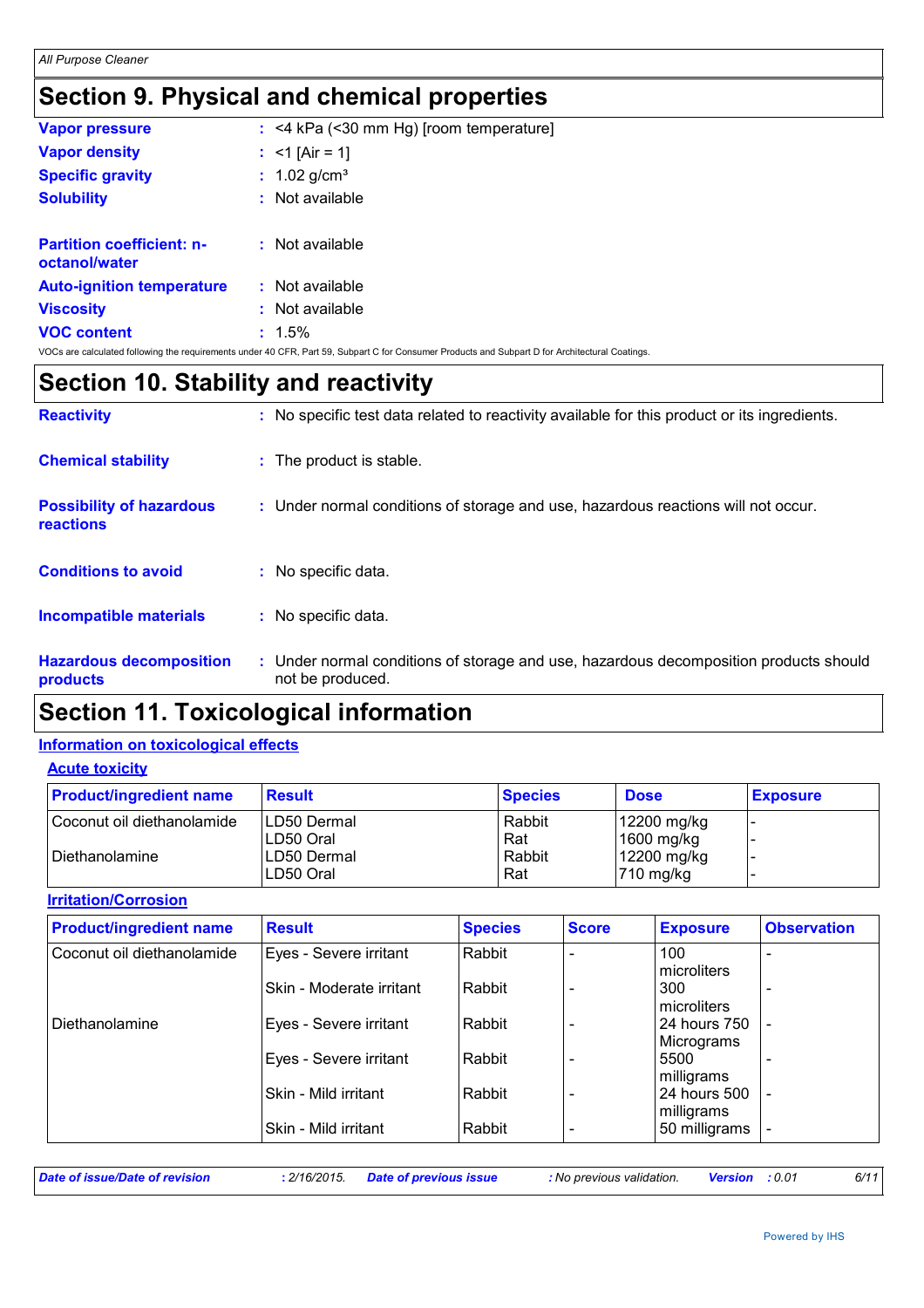### **Section 11. Toxicological information**

#### **Sensitization**

Not available.

#### **Mutagenicity**

Not available.

#### **Carcinogenicity**

Not available.

#### **Classification**

| <b>Product/ingredient name</b>                 | <b>OSHA</b> | <b>IARC</b> | <b>NTP</b> |
|------------------------------------------------|-------------|-------------|------------|
| Coconut oil diethanolamide<br>l Diethanolamine |             | 2B<br>2Β    |            |

#### **Reproductive toxicity**

Not available.

#### **Teratogenicity**

Not available.

#### **Specific target organ toxicity (single exposure)**

Not available.

#### **Specific target organ toxicity (repeated exposure)**

Not available.

#### **Aspiration hazard**

Not available.

| Information on the likely<br>routes of exposure | : Not available                                                                                                                                                                                                                |
|-------------------------------------------------|--------------------------------------------------------------------------------------------------------------------------------------------------------------------------------------------------------------------------------|
| <b>Potential acute health effects</b>           |                                                                                                                                                                                                                                |
| Eye contact                                     | : No known significant e                                                                                                                                                                                                       |
| .                                               | in the common security of the common security of the common security of the common security of the common security of the common security of the common security of the common security of the common security of the common s |

ficant effects or critical hazards.

- **Inhalation :** Exposure to decomposition products may cause a health hazard. Serious effects may be delayed following exposure.
- **Skin contact :** No known significant effects or critical hazards.
- **Ingestion :** No known significant effects or critical hazards.

#### **Symptoms related to the physical, chemical and toxicological characteristics**

| <b>Eye contact</b>  | : No specific data. |
|---------------------|---------------------|
| <b>Inhalation</b>   | : No specific data. |
| <b>Skin contact</b> | : No specific data. |
| <b>Ingestion</b>    | : No specific data. |

#### **Delayed and immediate effects and also chronic effects from short and long term exposure**

| <b>Short term exposure</b>            |                 |
|---------------------------------------|-----------------|
| <b>Potential immediate</b><br>effects | : Not available |
| <b>Potential delayed effects</b>      | : Not available |
| Long term exposure                    |                 |

| Date of issue/Date of revision |  | : 2/16/2015. Date of previous issue | : No previous validation. | <b>Version</b> : 0.01 | 7/11 |
|--------------------------------|--|-------------------------------------|---------------------------|-----------------------|------|
|--------------------------------|--|-------------------------------------|---------------------------|-----------------------|------|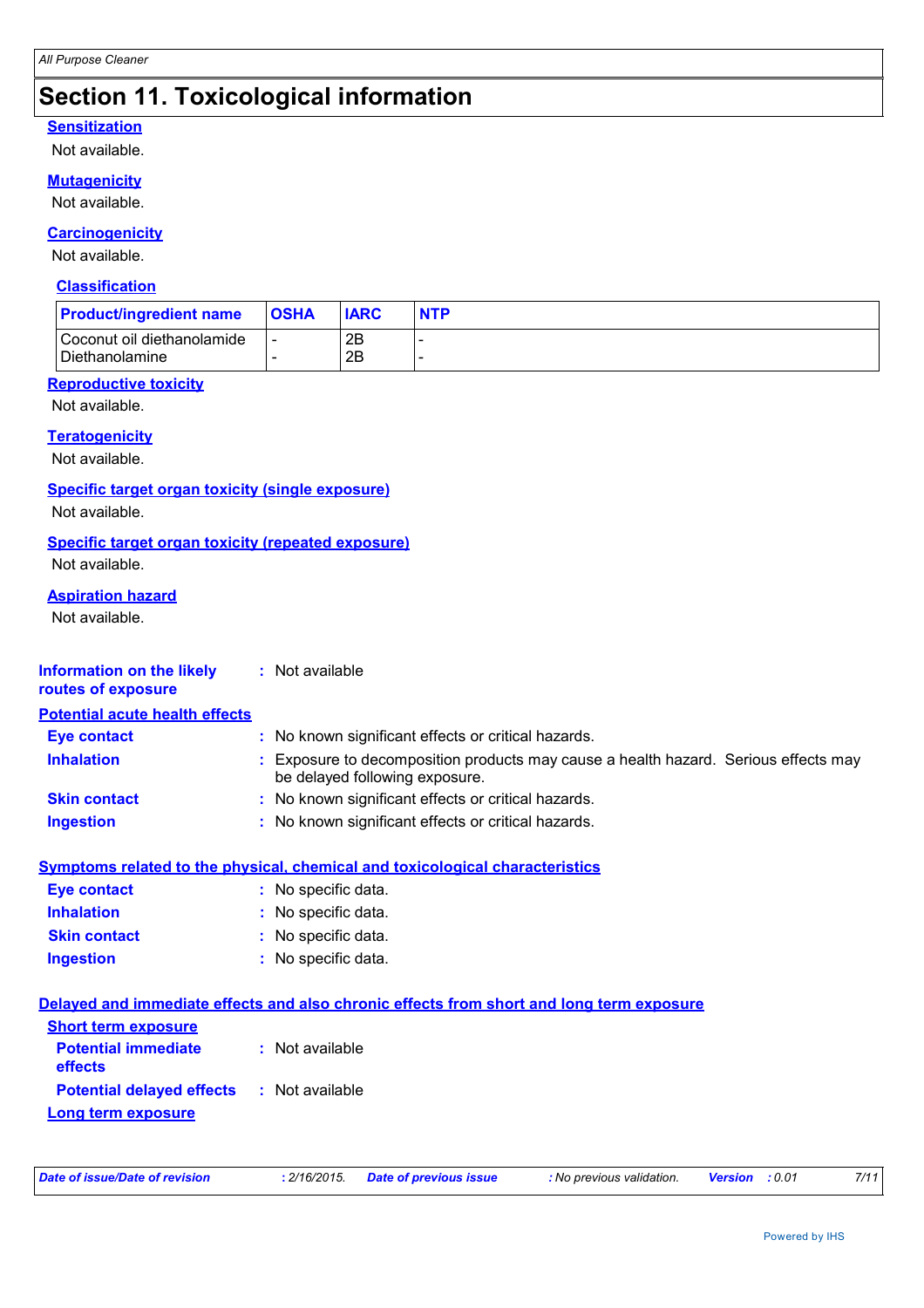# **Section 11. Toxicological information**

| <b>Potential immediate</b><br>effects   | : Not available                                                                           |  |
|-----------------------------------------|-------------------------------------------------------------------------------------------|--|
| <b>Potential delayed effects</b>        | : Not available                                                                           |  |
| <b>Potential chronic health effects</b> |                                                                                           |  |
| Not available.                          |                                                                                           |  |
| <b>General</b>                          | : No known significant effects or critical hazards.                                       |  |
| <b>Carcinogenicity</b>                  | Suspected of causing cancer. Risk of cancer depends on duration and level of<br>exposure. |  |
| <b>Mutagenicity</b>                     | : No known significant effects or critical hazards.                                       |  |
| <b>Teratogenicity</b>                   | : No known significant effects or critical hazards.                                       |  |
| <b>Developmental effects</b>            | : No known significant effects or critical hazards.                                       |  |
| <b>Fertility effects</b>                | : No known significant effects or critical hazards.                                       |  |
|                                         |                                                                                           |  |

#### **Numerical measures of toxicity**

| <b>Acute toxicity estimates</b> |                  |  |
|---------------------------------|------------------|--|
| Route                           | <b>ATE value</b> |  |
| Oral                            | 24019.8 mg/kg    |  |

# **Section 12. Ecological information**

#### **Toxicity**

| <b>Product/ingredient name</b> | <b>Result</b>                                                       | <b>Species</b>                                                                                          | <b>Exposure</b>      |
|--------------------------------|---------------------------------------------------------------------|---------------------------------------------------------------------------------------------------------|----------------------|
| Diethanolamine                 | Acute EC50 12 mg/l Fresh water                                      | Algae - Pseudokirchneriella<br>subcapitata                                                              | 96 hours             |
|                                | Acute LC50 28800 µg/l Fresh water                                   | Crustaceans - Ceriodaphnia<br>dubia - Neonate                                                           | 48 hours             |
|                                | Acute LC50 2150 µg/l Fresh water<br>Acute LC50 100 mg/l Fresh water | Daphnia - Daphnia pulex<br>Fish - Pimephales promelas -<br>Juvenile (Fledgling, Hatchling,<br>Weanling) | 48 hours<br>96 hours |

#### **Persistence and degradability**

Not available.

#### **Bioaccumulative potential**

| <b>Product/ingredient name</b> | $LogPow$ | <b>Potential</b> |
|--------------------------------|----------|------------------|
| Diethanolamine                 | l.43     | low              |

| <b>Mobility in soil</b><br><b>Soil/water partition</b><br><b>coefficient (Koc)</b> | : Not available                                     |
|------------------------------------------------------------------------------------|-----------------------------------------------------|
| <b>Other adverse effects</b>                                                       | : No known significant effects or critical hazards. |

| Date of issue/Date of revision | : 2/16/2015. | <b>Date of previous issue</b> | : No previous validation. | Version<br>: 0.01 | 8/11 |
|--------------------------------|--------------|-------------------------------|---------------------------|-------------------|------|
|                                |              |                               |                           |                   |      |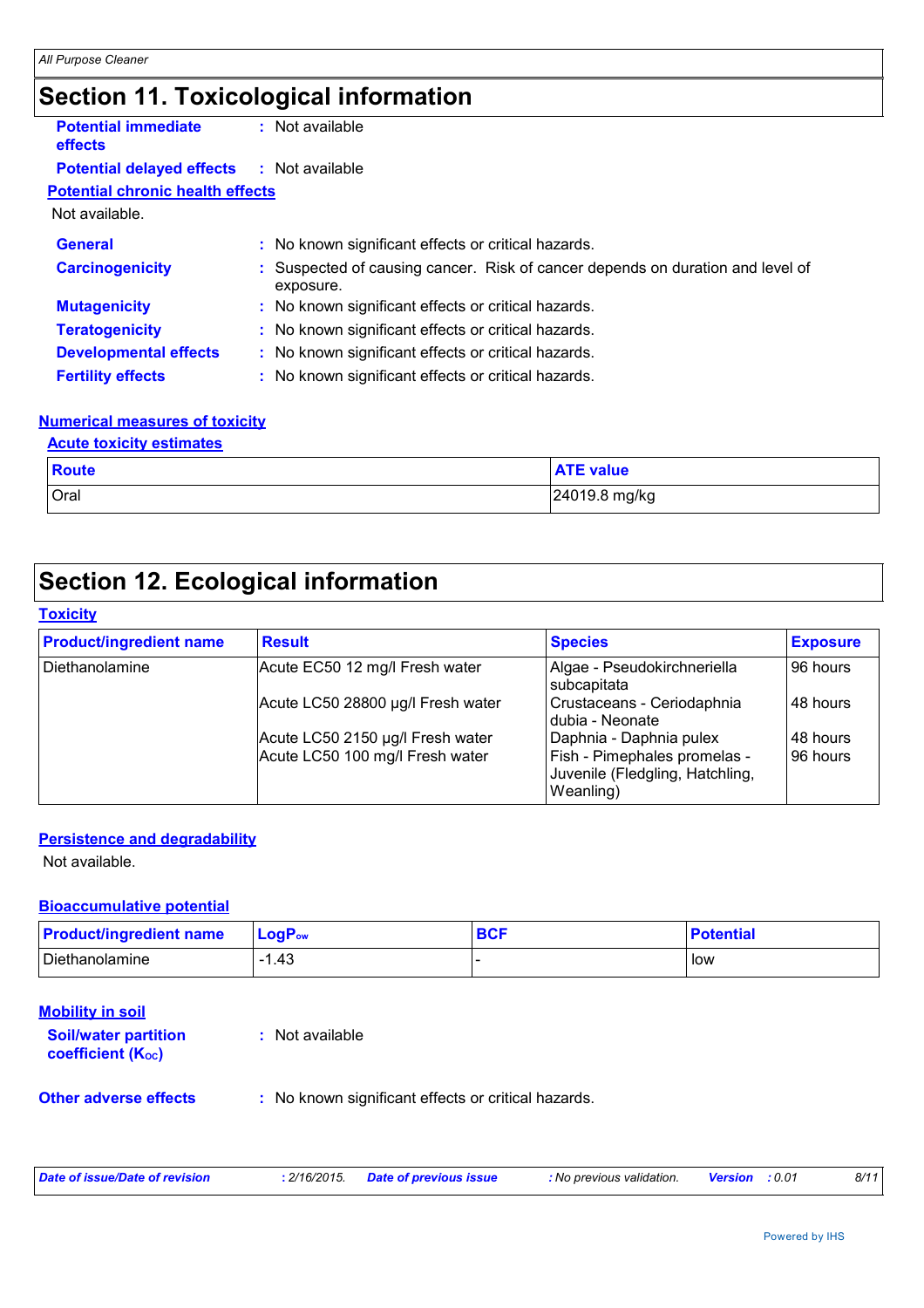### **Section 13. Disposal considerations**

**Disposal methods :**

The generation of waste should be avoided or minimized wherever possible. Disposal of this product, solutions and any by-products should at all times comply with the requirements of environmental protection and waste disposal legislation and any regional local authority requirements. Dispose of surplus and non-recyclable products via a licensed waste disposal contractor. Waste should not be disposed of untreated to the sewer unless fully compliant with the requirements of all authorities with jurisdiction. Waste packaging should be recycled. Incineration or landfill should only be considered when recycling is not feasible. This material and its container must be disposed of in a safe way. Care should be taken when handling emptied containers that have not been cleaned or rinsed out. Empty containers or liners may retain some product residues. Avoid dispersal of spilled material and runoff and contact with soil, waterways, drains and sewers.

### **Section 14. Transport information**

|                                      | <b>DOT Classification</b> | <b>IMDG</b>              | <b>IATA</b>   |
|--------------------------------------|---------------------------|--------------------------|---------------|
| <b>UN</b> number                     | Not regulated             | Not regulated            | Not regulated |
| <b>UN proper shipping</b><br>name    | $\overline{\phantom{a}}$  |                          |               |
| <b>Transport hazard</b><br>class(es) | $\overline{\phantom{0}}$  |                          |               |
| <b>Packing group</b>                 | $\overline{\phantom{0}}$  | $\overline{\phantom{0}}$ | -             |
| Environmental<br>hazards             | No.                       | No.                      | No.           |
| <b>Additional</b><br>information     |                           |                          |               |

**Special precautions for user : Transport within user's premises: always transport in closed containers that are** upright and secure. Ensure that persons transporting the product know what to do in the event of an accident or spillage.

**Transport in bulk according :** Not available. **to Annex II of MARPOL 73/78 and the IBC Code**

### **Section 15. Regulatory information**

**U.S. Federal regulations : United States inventory (TSCA 8b)**: All components are listed or exempted.

| <b>Clean Air Act Section 112</b> : Listed<br>(b) Hazardous Air<br><b>Pollutants (HAPS)</b> |                                   |  |
|--------------------------------------------------------------------------------------------|-----------------------------------|--|
| <b>SARA 311/312</b>                                                                        |                                   |  |
| <b>Classification</b>                                                                      | : Delayed (chronic) health hazard |  |
| <b>Composition/information on ingredients</b>                                              |                                   |  |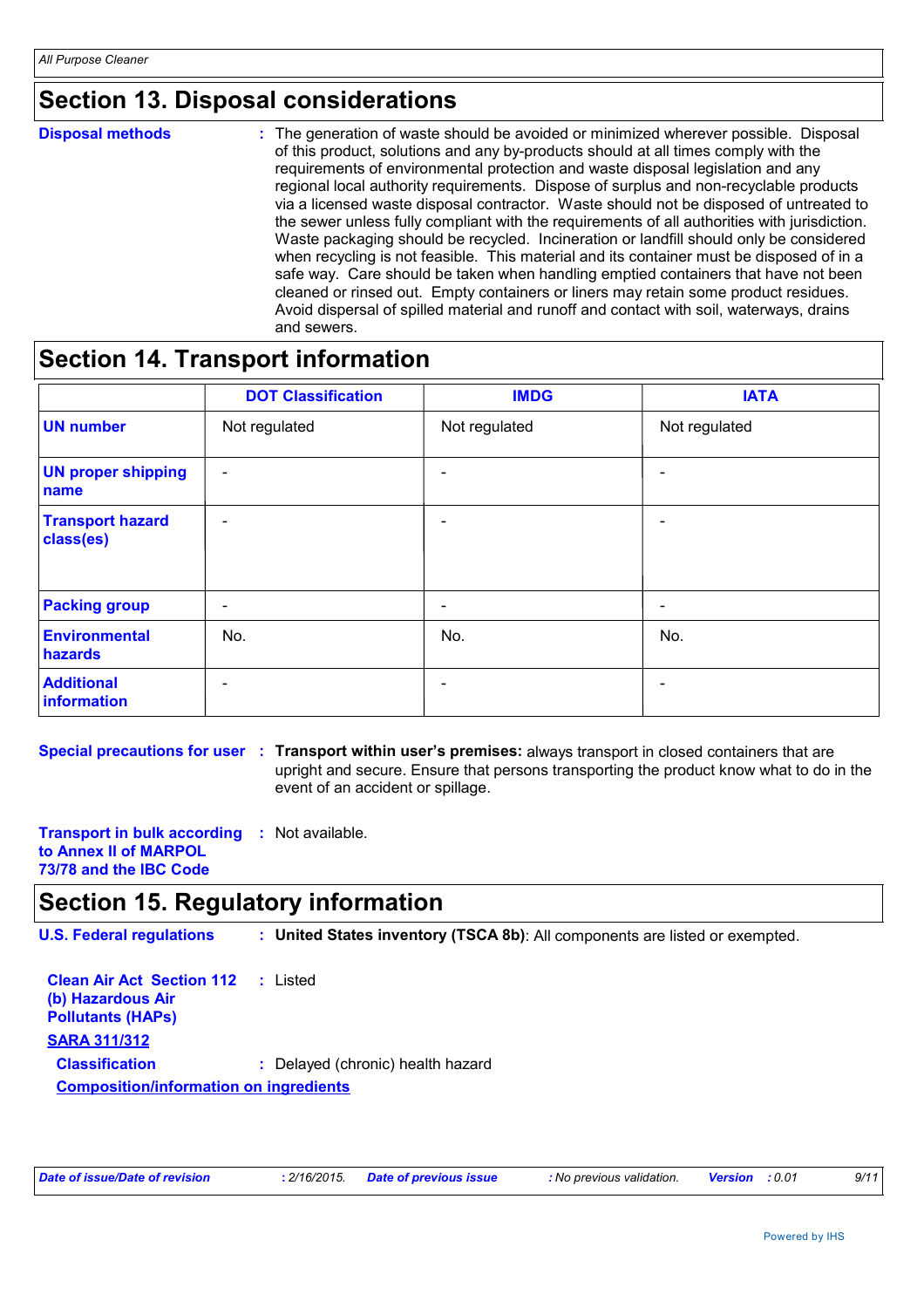### **Section 15. Regulatory information**

| <b>Name</b>                | $\frac{9}{6}$ | <b>Fire</b> | <b>Sudden</b><br>hazard release of<br><b>pressure</b> | <b>Reactive</b> | <b>Immediate</b><br>(acute)<br>health<br>hazard | <b>Delayed</b><br>(chronic)<br>health<br>hazard |
|----------------------------|---------------|-------------|-------------------------------------------------------|-----------------|-------------------------------------------------|-------------------------------------------------|
| Coconut oil diethanolamide | - 5           | No.         | No.                                                   | No.             | Yes.                                            | Yes.                                            |
| Diethanolamine             | - 5           | No.         | No.                                                   | No.             | Yes.                                            | Yes.                                            |

#### **SARA 313**

|                                           | <b>Product name</b> | <b>CAS number</b> |     |
|-------------------------------------------|---------------------|-------------------|-----|
| <b>Form R - Reporting</b><br>requirements | Diethanolamine      | $111-42-2$        | 1.4 |

SARA 313 notifications must not be detached from the SDS and any copying and redistribution of the SDS shall include copying and redistribution of the notice attached to copies of the SDS subsequently redistributed.

#### **State regulations**

#### **California Prop. 65**

**WARNING:** This product contains a chemical known to the State of California to cause cancer.

| <b>Ingredient name</b>                                                                                             | <b>Cancer</b>        | <b>Reproductive</b> | No significant risk<br><b>level</b> | <b>Maximum</b><br>acceptable dosage<br><b>level</b> |
|--------------------------------------------------------------------------------------------------------------------|----------------------|---------------------|-------------------------------------|-----------------------------------------------------|
| Coconut oil diethanolamide<br>Diethanolamine<br>$9-(2-carboxyphenyl)-3,6-bis$<br>(diethylamino)xanthylium chloride | Yes.<br>Yes.<br>Yes. | INo.<br>No.<br>No.  | No.<br>No.<br>No.                   | INo.<br>No.<br>No.                                  |

#### **International regulations**

**Canada inventory :** All components are listed or exempted.

### **Section 16. Other information**

#### **Hazardous Material Information System (U.S.A.)**



**Caution: HMIS® ratings are based on a 0-4 rating scale, with 0 representing minimal hazards or risks, and 4 representing significant hazards or risks Although HMIS® ratings are not required on SDSs under 29 CFR 1910. 1200, the preparer may choose to provide them. HMIS® ratings are to be used with a fully implemented HMIS® program. HMIS® is a registered mark of the National Paint & Coatings Association (NPCA). HMIS® materials may be purchased exclusively from J. J. Keller (800) 327-6868.**

**The customer is responsible for determining the PPE code for this material.**

**National Fire Protection Association (U.S.A.)**



**Reprinted with permission from NFPA 704-2001, Identification of the Hazards of Materials for Emergency Response Copyright ©1997, National Fire Protection Association, Quincy, MA 02269. This reprinted material is not the complete and official position of the National Fire Protection Association, on the referenced subject which is represented only by the standard in its entirety.**

| Date of issue/Date of revision | : 2/16/2015. Date of previous issue | : No previous validation. | <b>Version</b> : 0.01 | 10/11 |
|--------------------------------|-------------------------------------|---------------------------|-----------------------|-------|
|                                |                                     |                           |                       |       |